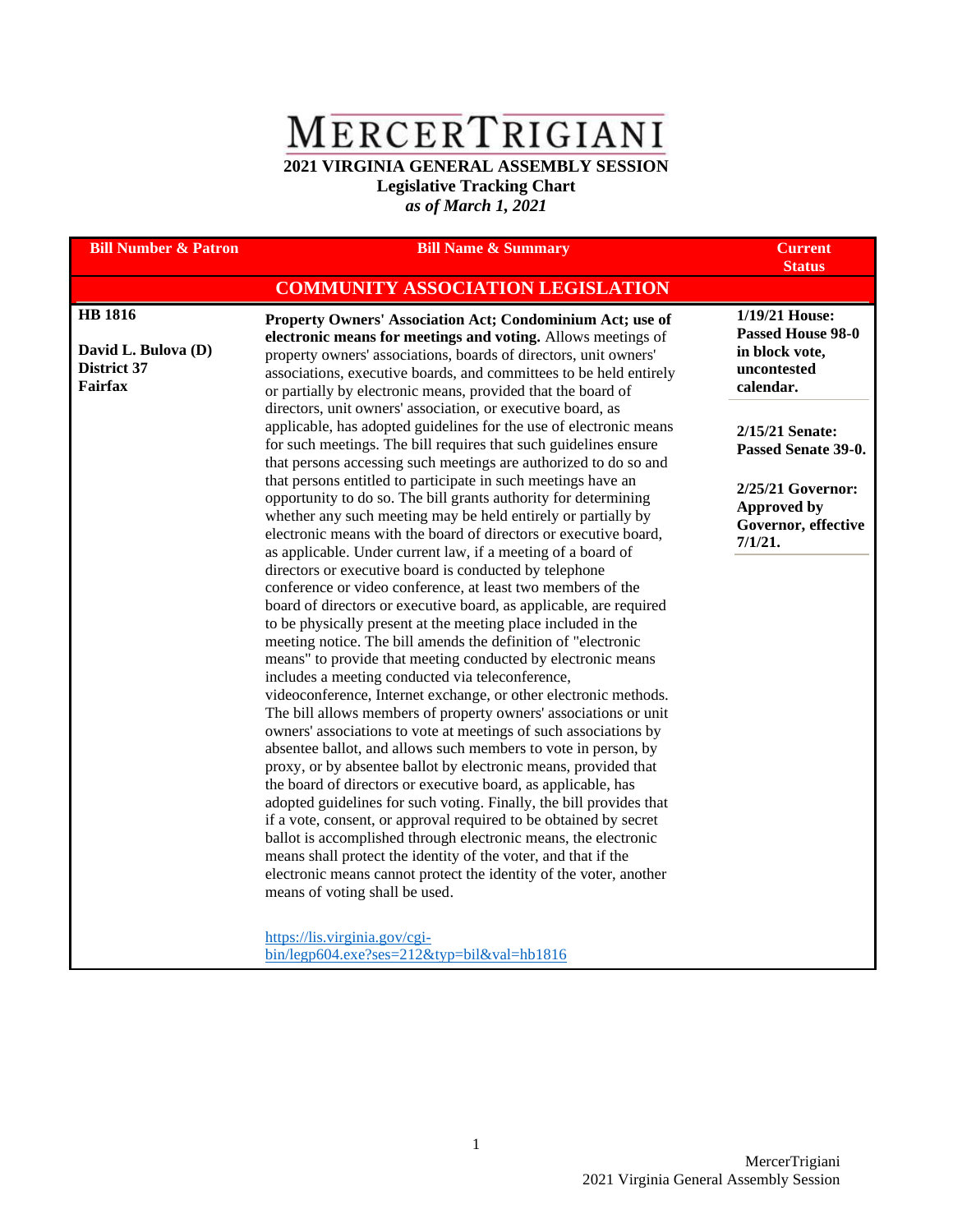| <b>Bill Number &amp; Patron</b>                                                                                                                                                                                                                                                                                                                                                                                                                                                                                                                                                                                                                                                                                                                                                                                                                                                                                                                                                                                                                                                                                                                                                                                                                                                                                                                                                                                                           | <b>Bill Name &amp; Summary</b>                                                                                                                                                                                                                          | <b>Current</b><br><b>Status</b>                                           |
|-------------------------------------------------------------------------------------------------------------------------------------------------------------------------------------------------------------------------------------------------------------------------------------------------------------------------------------------------------------------------------------------------------------------------------------------------------------------------------------------------------------------------------------------------------------------------------------------------------------------------------------------------------------------------------------------------------------------------------------------------------------------------------------------------------------------------------------------------------------------------------------------------------------------------------------------------------------------------------------------------------------------------------------------------------------------------------------------------------------------------------------------------------------------------------------------------------------------------------------------------------------------------------------------------------------------------------------------------------------------------------------------------------------------------------------------|---------------------------------------------------------------------------------------------------------------------------------------------------------------------------------------------------------------------------------------------------------|---------------------------------------------------------------------------|
| HB 1842<br>Mark L. Keam (D)<br>District 35                                                                                                                                                                                                                                                                                                                                                                                                                                                                                                                                                                                                                                                                                                                                                                                                                                                                                                                                                                                                                                                                                                                                                                                                                                                                                                                                                                                                | <b>Property Owners' Association Act; Condominium Act;</b><br>rulemaking authority of property owners' associations and<br>unit owners' associations; smoking. Permits (i) except to the<br>extent that the declaration provides otherwise, the board of | 2/17/21 House:<br><b>Senate amendment</b><br>agreed to by House<br>68-31. |
| <b>Vienna</b><br>directors of a property owners' association to establish reasonable<br>rules that restrict smoking in the development, including (a) rules<br>that prohibit smoking in the common areas and, (b) for<br>developments that include attached private dwelling units, rules<br>that prohibit smoking within such dwelling units, and (ii) except<br>to the extent that the condominium instruments provide<br>otherwise, the executive board of a condominium unit owners'<br>association to establish reasonable rules that restrict smoking in<br>the condominium, including rules that prohibit smoking in the<br>common elements and within units. The bill clarifies the authority<br>of executive boards of condominium unit owners' associations to<br>establish, adopt, and enforce rules and regulations with respect to<br>the use of the common elements of the condominium and with<br>respect to such other areas of responsibility assigned to the unit<br>owners' association by the condominium instruments, except<br>where expressly reserved by the condominium instruments to the<br>unit owners. The bill also permits unit owners, by a majority of<br>votes cast at a meeting of the unit owners' association, to repeal or<br>amend any rule or regulation adopted by the executive board.<br>This bill is a recommendation of the Virginia Housing<br>Commission.<br>https://lis.virginia.gov/cgi- |                                                                                                                                                                                                                                                         | 2/15/21 Senate:<br><b>Passed Senate with</b><br>amendment 27-12.          |
|                                                                                                                                                                                                                                                                                                                                                                                                                                                                                                                                                                                                                                                                                                                                                                                                                                                                                                                                                                                                                                                                                                                                                                                                                                                                                                                                                                                                                                           | 2/25/21 Governor:<br><b>Enrolled bill</b><br>communicated to<br>Governor, March<br>31 action deadline.                                                                                                                                                  |                                                                           |
|                                                                                                                                                                                                                                                                                                                                                                                                                                                                                                                                                                                                                                                                                                                                                                                                                                                                                                                                                                                                                                                                                                                                                                                                                                                                                                                                                                                                                                           |                                                                                                                                                                                                                                                         |                                                                           |
|                                                                                                                                                                                                                                                                                                                                                                                                                                                                                                                                                                                                                                                                                                                                                                                                                                                                                                                                                                                                                                                                                                                                                                                                                                                                                                                                                                                                                                           | $bin/legp604.exe?ses=212\&typ=bil\&val=hb1842$                                                                                                                                                                                                          |                                                                           |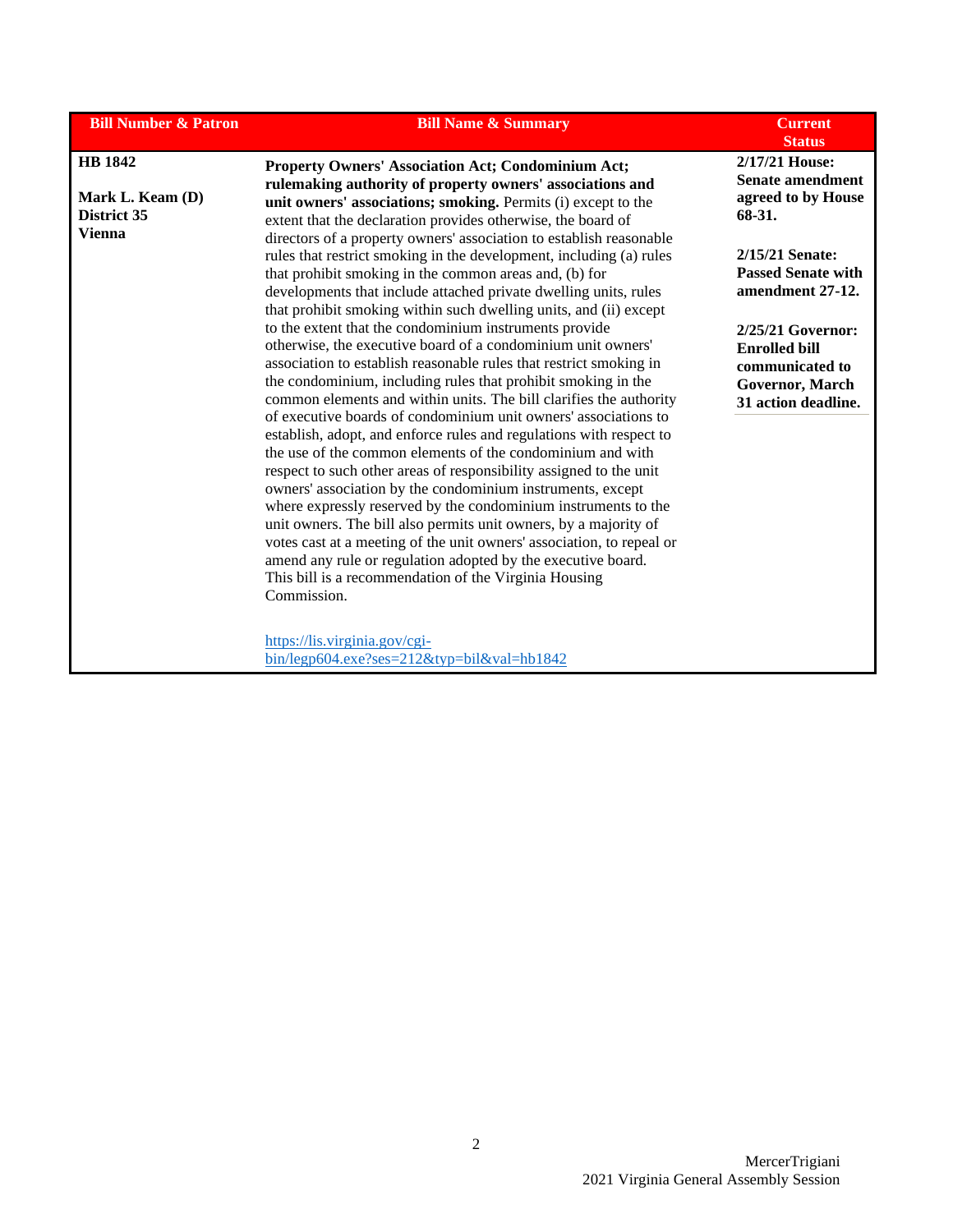| <b>Bill Number &amp; Patron</b>                       | <b>Bill Name &amp; Summary</b>                                                                                                                                                                                                                                                                                                                                                                                                                                                                                                                                                                                                                                                                                                                                                                                                                                                                                                                                                                                                                                                                                                                                                                                                                                                           | <b>Current</b><br><b>Status</b>                                                                        |
|-------------------------------------------------------|------------------------------------------------------------------------------------------------------------------------------------------------------------------------------------------------------------------------------------------------------------------------------------------------------------------------------------------------------------------------------------------------------------------------------------------------------------------------------------------------------------------------------------------------------------------------------------------------------------------------------------------------------------------------------------------------------------------------------------------------------------------------------------------------------------------------------------------------------------------------------------------------------------------------------------------------------------------------------------------------------------------------------------------------------------------------------------------------------------------------------------------------------------------------------------------------------------------------------------------------------------------------------------------|--------------------------------------------------------------------------------------------------------|
| <b>SB 1183</b>                                        | Property Owners' Association Act; Condominium Act; use of<br>electronic means for meetings and voting. Allows meetings of                                                                                                                                                                                                                                                                                                                                                                                                                                                                                                                                                                                                                                                                                                                                                                                                                                                                                                                                                                                                                                                                                                                                                                | 2/2/21 Senate:<br>Passed Senate 39-0.                                                                  |
| Siobhan S. Dunnavant<br>(R)<br>District 12<br>Henrico | property owners' associations, boards of directors, unit owners'<br>associations, executive boards, and committees to be held entirely<br>or partially by electronic means, provided that the board of<br>directors, unit owners' association, or executive board, as                                                                                                                                                                                                                                                                                                                                                                                                                                                                                                                                                                                                                                                                                                                                                                                                                                                                                                                                                                                                                    | 2/16/21 House:<br>Passed House 99-0.                                                                   |
|                                                       | applicable, has adopted guidelines for the use of electronic means<br>for such meetings. The bill requires that such guidelines ensure<br>that persons accessing such meetings are authorized to do so and<br>that persons entitled to participate in such meetings have an<br>opportunity to do so. The bill grants authority for determining<br>whether any such meeting may be held entirely or partially by                                                                                                                                                                                                                                                                                                                                                                                                                                                                                                                                                                                                                                                                                                                                                                                                                                                                          | 2/24/21 Governor:<br><b>Enrolled bill</b><br>communicated to<br>Governor, March<br>31 action deadline. |
|                                                       | electronic means with the board of directors or executive board,<br>as applicable. Under current law, if a meeting of a board of<br>directors or executive board is conducted by telephone<br>conference or video conference, at least two members of the<br>board of directors or executive board, as applicable, are required<br>to be physically present at the meeting place included in the<br>meeting notice. The bill amends the definition of "electronic<br>means" to provide that meeting conducted by electronic means<br>includes a meeting conducted via teleconference,<br>videoconference, Internet exchange, or other electronic methods.<br>The bill allows members of property owners' associations or unit<br>owners' associations to vote at meetings of such associations by<br>absentee ballot, and allows such members to vote in person, by<br>proxy, or by absentee ballot by electronic means, provided that<br>the board of directors or executive board, as applicable, has<br>adopted guidelines for such voting. Finally, the bill provides that<br>if a vote, consent, or approval required to be obtained by secret<br>ballot is accomplished through electronic means, the electronic<br>means shall protect the identity of the voter, and that if the |                                                                                                        |
|                                                       | electronic means cannot protect the identity of the voter, another<br>means of voting shall be used.<br>https://lis.virginia.gov/cgi-<br>$bin/legp604.exe?ses=212\&typ=bil\&val=sb1183$                                                                                                                                                                                                                                                                                                                                                                                                                                                                                                                                                                                                                                                                                                                                                                                                                                                                                                                                                                                                                                                                                                  |                                                                                                        |

## **OTHER RELATED LEGISLATION**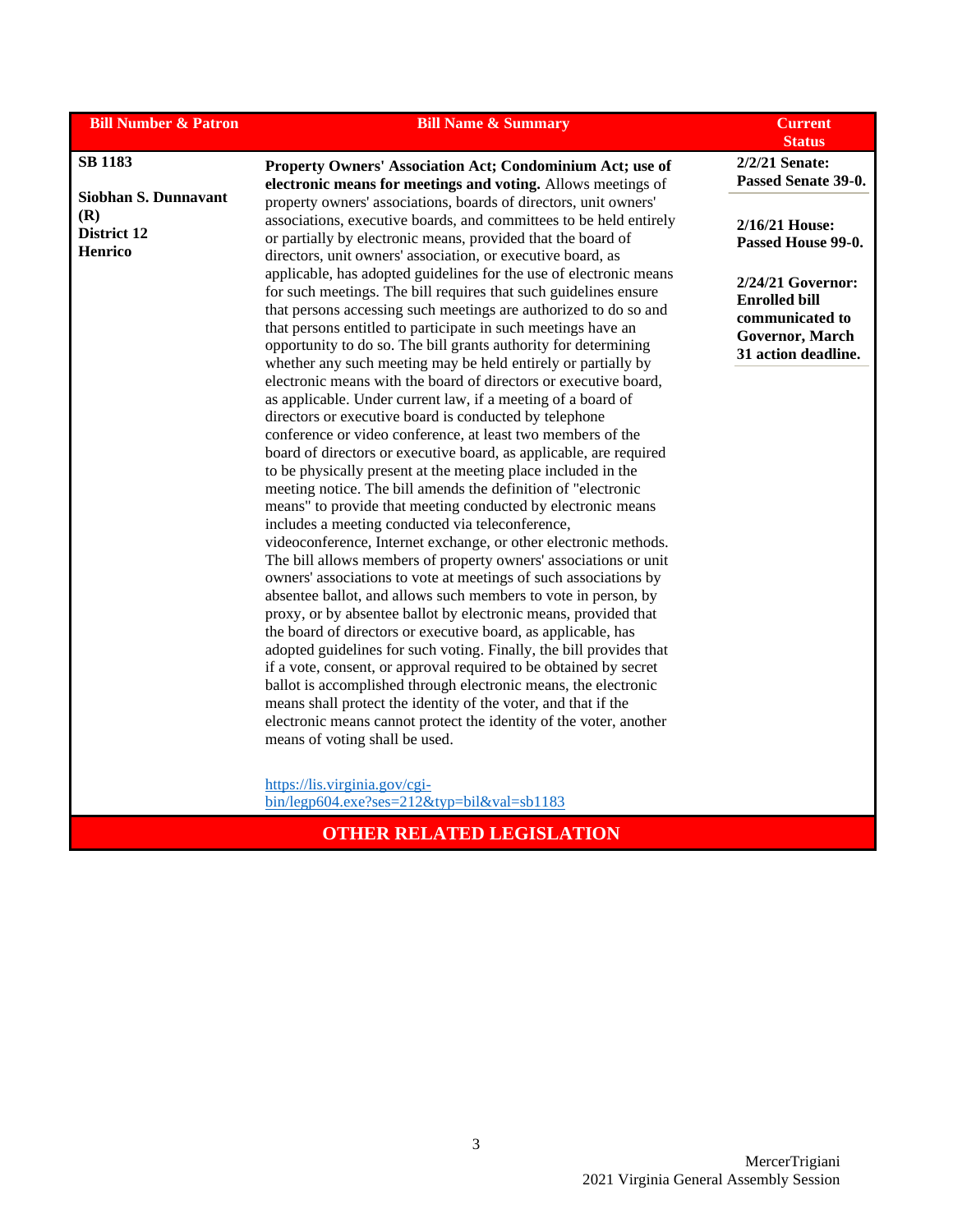| <b>Bill Number &amp; Patron</b>                                             | <b>Bill Name &amp; Summary</b>                                                                                                                                                                                                                                                                                                                                                                                                                                                                                                                                                                                                                                                                                                                 | <b>Current</b><br><b>Status</b>                                                                                                                                          |
|-----------------------------------------------------------------------------|------------------------------------------------------------------------------------------------------------------------------------------------------------------------------------------------------------------------------------------------------------------------------------------------------------------------------------------------------------------------------------------------------------------------------------------------------------------------------------------------------------------------------------------------------------------------------------------------------------------------------------------------------------------------------------------------------------------------------------------------|--------------------------------------------------------------------------------------------------------------------------------------------------------------------------|
| <b>HB</b> 1778<br><b>Jeion A. Ward (D)</b><br>District 92<br><b>Hampton</b> | Removal of clutter from property; civil penalty. Provides that<br>a locality may by ordinance require the removal of clutter from<br>property, or may, whenever the governing body deems it<br>necessary, after reasonable notice, have such clutter removed by<br>its own agents or employees, in which event the cost or expenses<br>thereof shall be chargeable to and paid by the owners of such<br>property and may be collected by the locality as taxes are<br>collected. The bill defines "clutter" as including mechanical<br>equipment, household furniture, containers, and similar items that<br>may be detrimental to the well-being of a community when they<br>are left in public view for an extended period or are allowed to | 2/22/21 House:<br><b>Senate</b><br>amendments<br>agreed to by House<br>$52-43.$<br>2/18/21 Senate:<br><b>Passed Senate with</b><br>amendments 21-18.<br>3/1/21 Governor: |
|                                                                             | accumulate. Violations of the bill are subject to the existing civil<br>penalty applicable to violations of provisions relating to the<br>removal of trash, garbage, refuse, litter, and similar substances<br>from property.                                                                                                                                                                                                                                                                                                                                                                                                                                                                                                                  | <b>Enrolled bill</b><br>communicated to<br>Governor, March<br>31 action deadline.                                                                                        |
|                                                                             | https://lis.virginia.gov/cgi-<br>$bin/legp604.exe?ses=212\&typ=bil\&val=hb1778$                                                                                                                                                                                                                                                                                                                                                                                                                                                                                                                                                                                                                                                                |                                                                                                                                                                          |
| HB 2053<br><b>Ibraheem S. Samirah (D)</b><br>District 86<br>Herndon         | <b>Department of Housing and Community Development;</b><br>stakeholder advisory group; accessory dwelling units. Directs<br>the Department of Housing and Community Development<br>(Department) to convene a stakeholder advisory group to evaluate                                                                                                                                                                                                                                                                                                                                                                                                                                                                                            | 2/5/21 House:<br><b>Committee</b><br>substitute passed<br>House 55-45.                                                                                                   |
|                                                                             | the construction of internal, attached, and detached accessory<br>dwelling units as a strategy to address the Commonwealth's<br>growing demand for affordable and market-rate housing. The bill<br>requires the stakeholder advisory group to report its findings and<br>recommendations, including any legislative recommendations, to                                                                                                                                                                                                                                                                                                                                                                                                        | 2/25/21 Senate:<br><b>Passed Senate 22-</b><br>17.                                                                                                                       |
|                                                                             | the Director of the Department, the Secretary of Commerce and<br>Trade, the commissioners of the Virginia Housing Development<br>Authority, and the Virginia Housing Commission no later than<br>November 1, 2021.                                                                                                                                                                                                                                                                                                                                                                                                                                                                                                                             | 3/1/21 Governor:<br><b>Enrolled bill</b><br>communicated to<br>Governor, March<br>31 action deadline.                                                                    |
|                                                                             | https://lis.virginia.gov/cgi-<br>bin/legp604.exe?ses=212&typ=bil&val=hb2053                                                                                                                                                                                                                                                                                                                                                                                                                                                                                                                                                                                                                                                                    |                                                                                                                                                                          |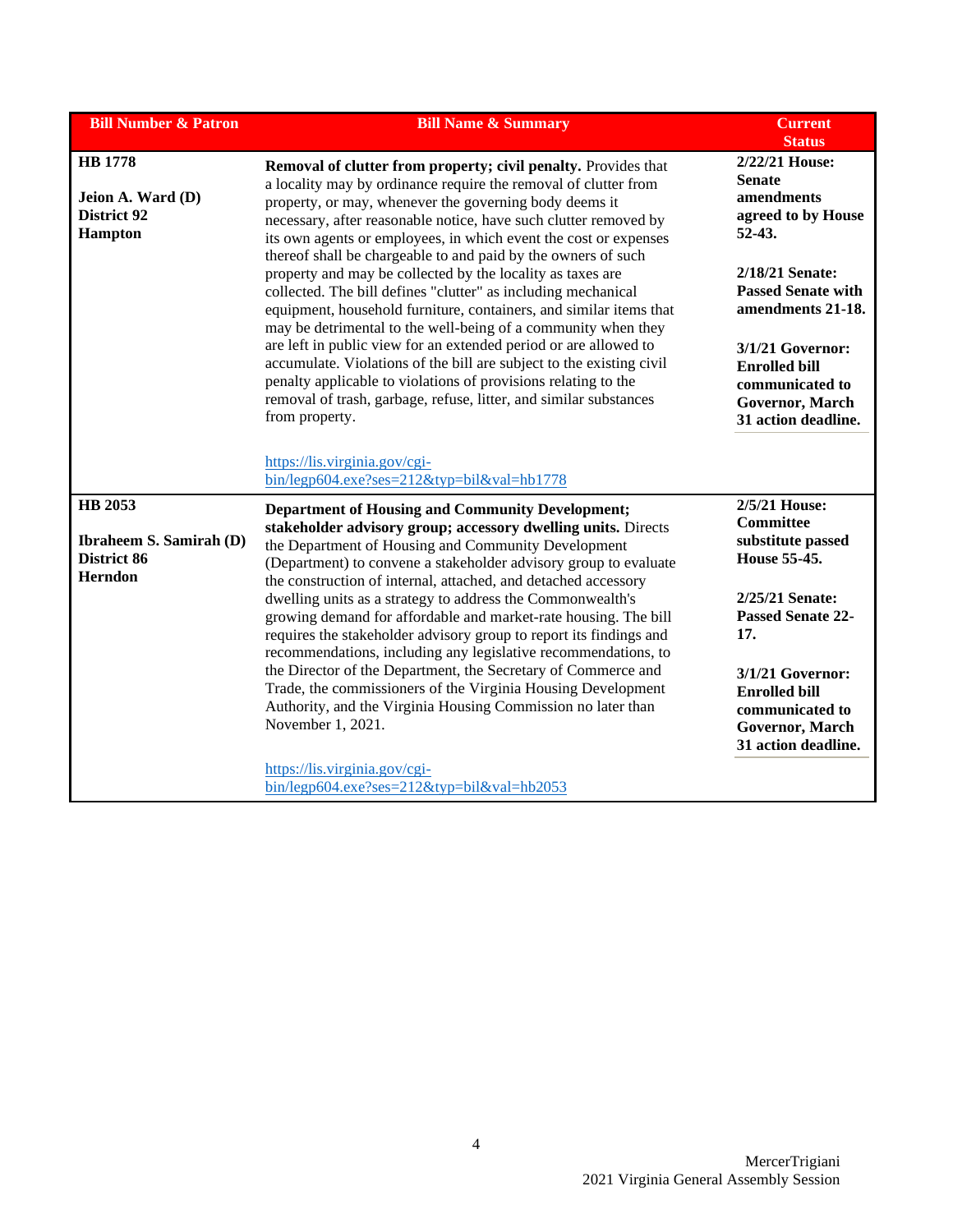| <b>Bill Number &amp; Patron</b>                                             | <b>Bill Name &amp; Summary</b>                                                                                                                                                                                                                                                                                                                                                                                                                                                                                                                                                                                                                                                                                                                                                                                                                                                                                                                                                                                                                                               | <b>Current</b><br><b>Status</b>                                                                                                                                                                                                    |
|-----------------------------------------------------------------------------|------------------------------------------------------------------------------------------------------------------------------------------------------------------------------------------------------------------------------------------------------------------------------------------------------------------------------------------------------------------------------------------------------------------------------------------------------------------------------------------------------------------------------------------------------------------------------------------------------------------------------------------------------------------------------------------------------------------------------------------------------------------------------------------------------------------------------------------------------------------------------------------------------------------------------------------------------------------------------------------------------------------------------------------------------------------------------|------------------------------------------------------------------------------------------------------------------------------------------------------------------------------------------------------------------------------------|
| <b>HB</b> 2064<br>Marcus B. Simon (D)<br>District 53<br><b>Falls Church</b> | Recording an electronic document; electronic notarial<br>certificate; emergency. Requires a clerk's office to record a<br>paper copy of an electronic document, provided that such copy<br>otherwise meets the requirements for recordation and is certified<br>to be a true and correct copy of the electronic original by the<br>party who submits the document for recordation. The bill requires<br>an electronic notarial certificate to include the county or city in<br>the Commonwealth where the notary public was physically<br>located and indicate whether the notarization was done in person<br>or by remote online notarization, defined in the bill as an<br>electronic notarization where the signer is not in the physical<br>presence of the notary. The bill also adds additional forms of<br>"satisfactory evidence of identity" when a notary is using video<br>and audio communication. The bill contains an emergency clause.<br>https://lis.virginia.gov/cgi-<br>bin/legp604.exe?ses=212&typ=bil&val=hb2064                                         | 2/3/21 House:<br>Committee<br>substitute passed<br>House in block vote<br>99-0.<br>2/17/21 Senate:<br>Passed Senate 39-0.<br>2/25/21 Governor:<br><b>Enrolled bill</b><br>communicated to<br>Governor, March<br>31 action deadline |
| <b>HB</b> 2099<br>Carrie E. Coyner (R)<br>District 62<br><b>Richmond</b>    | Limitations on enforcement of judgments; judgment liens;<br>settlement agents. Reduces from 20 years to 10 years from the<br>date of a judgment the period of time within which an execution<br>may be issued or action may be taken on such judgment. The bill<br>further reduces from 10 years to five years the period of time<br>within which a suit to enforce the lien of any judgment may be<br>brought. The bill allows a settlement agent or title insurance<br>company to release a judgment lien, in addition to a deed of trust<br>as provided under current law, provided that the obligation<br>secured by such judgment lien has been satisfied by payment<br>made by the settlement agent and whether or not the settlement<br>agent or title insurance company is named as a trustee under such<br>lien or received authority to release such lien.<br>https://lis.virginia.gov/cgi-<br>$bin/legp604.exe?ses=212\&typ=bil\&val=hb2099$                                                                                                                      | 2/25/21 House:<br><b>Senate substitute</b><br>with amendment<br>agreed to by House<br>99-0.<br>2/25/21 Senate:<br><b>Passed Senate with</b><br>substitute with<br>amendment 27-12.                                                 |
| HB 2143<br><b>Jason S. Miyares (R)</b><br>District 82<br>Virginia Beach     | <b>Immunity from civil claims related to the transmission of or</b><br>exposure to the COVID-19 virus and uses of personal<br>protective equipment; emergency. Provides immunity to<br>persons, as defined in the bill, from civil causes of action arising<br>from any act or omission alleged to have resulted in the<br>contraction of or exposure to the COVID 19 virus, provided such<br>person has complied with applicable federal, state, and local<br>policies, procedures, and guidance regarding COVID 19. The bill<br>further provides immunity to persons who design, manufacture,<br>label, or distribute any personal protective equipment in response<br>to the COVID 19 virus from any civil cause of action arising out<br>of the use of such equipment. The bill contains an emergency<br>clause, and the immunities provided by such bill expire two years<br>after the expiration or revocation of all states of emergency<br>declared by the Governor related to the COVID 19 pandemic.<br>https://lis.virginia.gov/cgi bin/legp604.exe?211+sum+HB2143 | 2/5/21 House: Bill<br>left in Courts of<br><del>Justice.</del>                                                                                                                                                                     |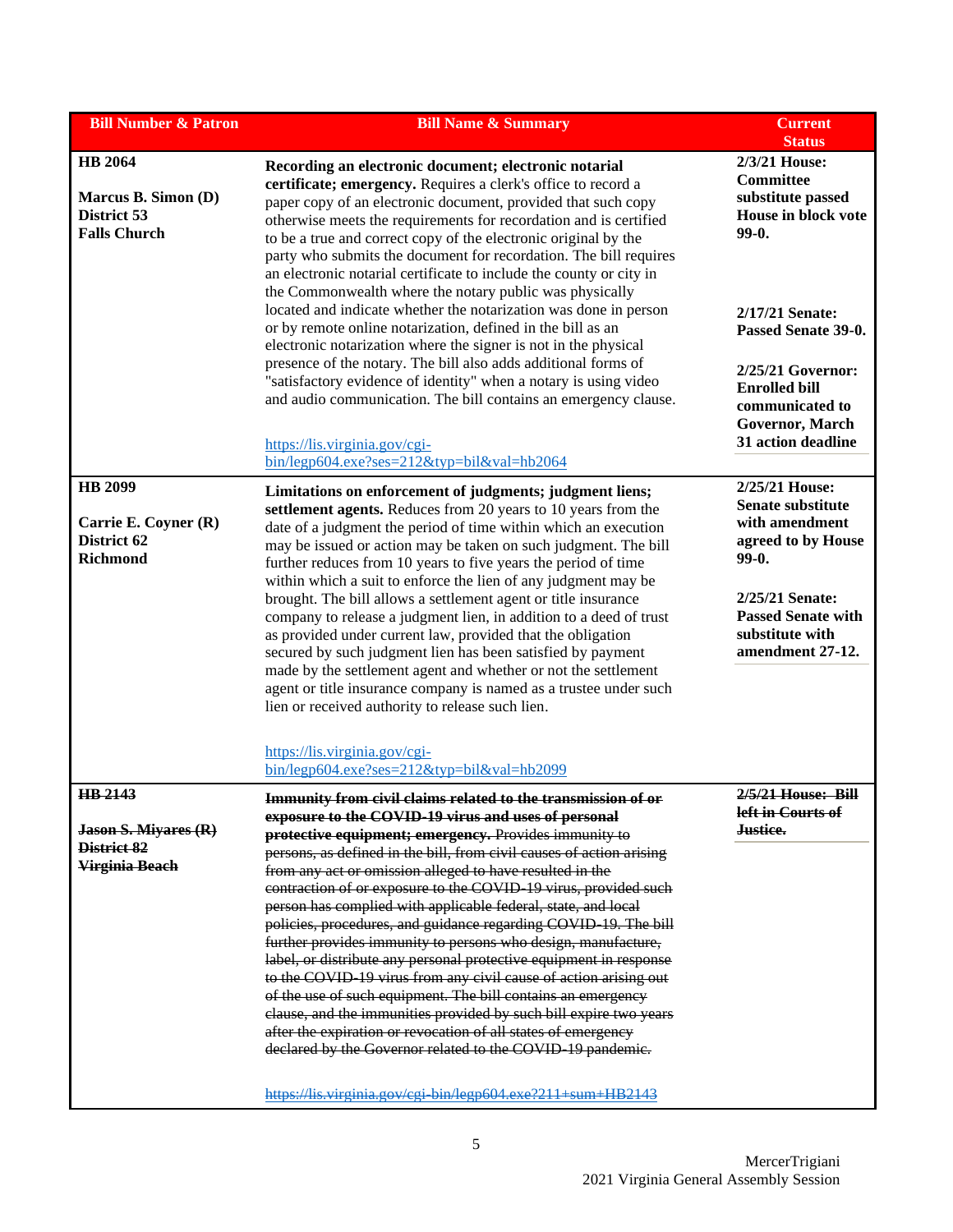| <b>Bill Number &amp; Patron</b>                                 | <b>Bill Name &amp; Summary</b>                                                                                                                                                                                                                                                                                                                                                                                                                                                                                                                                                                                                                                                                                                                                                                                                                                                                                                                                         | <b>Current</b><br><b>Status</b>                                                                        |
|-----------------------------------------------------------------|------------------------------------------------------------------------------------------------------------------------------------------------------------------------------------------------------------------------------------------------------------------------------------------------------------------------------------------------------------------------------------------------------------------------------------------------------------------------------------------------------------------------------------------------------------------------------------------------------------------------------------------------------------------------------------------------------------------------------------------------------------------------------------------------------------------------------------------------------------------------------------------------------------------------------------------------------------------------|--------------------------------------------------------------------------------------------------------|
| HB 2175<br>Luke E. Torian (D)<br>District 52<br><b>Dumfries</b> | Housing Bill of Rights; housing protections; foreclosures;<br>manufactured housing. Provides for various protections for<br>homeowners and tenants of manufactured home parks, including<br>(i) restricting the circumstances under which a court may order a<br>person's primary residence to be sold to enforce a judgment lien;                                                                                                                                                                                                                                                                                                                                                                                                                                                                                                                                                                                                                                     | 2/17/21 House:<br><b>Senate substitute</b><br>agreed to by House<br>$67-32.$                           |
|                                                                 | (ii) requiring localities to incorporate into their comprehensive<br>plans strategies to promote manufactured housing as a source of<br>affordable housing; (iii) requiring the Director of Housing and<br>Community Development to develop a statement of tenant rights                                                                                                                                                                                                                                                                                                                                                                                                                                                                                                                                                                                                                                                                                               | 2/15/21 Senate:<br><b>Passed Senate with</b><br>substitute 35-4.                                       |
|                                                                 | and responsibilities explaining in plain language the rights and<br>responsibilities of tenants under the Virginia Manufactured Home<br>Lot Rental Act; (iv) prohibiting a trustee from selling a property<br>in a foreclosure sale without sending notice of the sale to the<br>owner and signing an affidavit attesting to such notification; (v)<br>increasing the notice period for a foreclosure sale from 14 to 60<br>days and requiring such notice to provide the grantor with<br>information regarding housing counseling; and (vi) requiring the<br>landlord of a manufactured home park to provide tenants who<br>own their manufactured home information about housing<br>assistance and legal aid organizations. The bill also requires the<br>Department of Housing and Community Development to convene<br>a stakeholder group to assist in the development of the statement<br>of tenant rights and responsibilities.<br>https://lis.virginia.gov/cgi- | 2/25/21 Governor:<br><b>Enrolled bill</b><br>communicated to<br>Governor, March<br>31 action deadline  |
| <b>SB 1108</b>                                                  | $bin/legp604.exe?ses=212\&typ=bil\&val=hb2175$                                                                                                                                                                                                                                                                                                                                                                                                                                                                                                                                                                                                                                                                                                                                                                                                                                                                                                                         | 2/23/21 Senate:                                                                                        |
| William M. Stanley, Jr.<br>(R)<br>District 20                   | General district courts; jurisdictional limits. Increases from<br>\$25,000 to \$50,000 the maximum civil jurisdictional limit of<br>general district courts.                                                                                                                                                                                                                                                                                                                                                                                                                                                                                                                                                                                                                                                                                                                                                                                                           | <b>House amendments</b><br>agreed to by Senate<br>$38-1.$                                              |
| <b>Glade Hill</b>                                               | https://lis.virginia.gov/cgi-<br>bin/legp604.exe?ses=212&typ=bil&val=sb1108                                                                                                                                                                                                                                                                                                                                                                                                                                                                                                                                                                                                                                                                                                                                                                                                                                                                                            | 2/22/21 House:<br><b>Passed House with</b><br>amendments 98-0.                                         |
|                                                                 |                                                                                                                                                                                                                                                                                                                                                                                                                                                                                                                                                                                                                                                                                                                                                                                                                                                                                                                                                                        | 2/26/21 Governor:<br><b>Enrolled bill</b><br>communicated to<br>Governor, March<br>31 action deadline. |
| <b>SB 1140</b><br>John A. Cosgrove, Jr. (R)<br>District 14      | Gifts of real estate; requirements. Prohibits a clerk of court<br>from recording a deed of gift conveying real estate unless it is<br>accompanied by a certified copy of the existing deed showing the<br>name of the current owner of the property.                                                                                                                                                                                                                                                                                                                                                                                                                                                                                                                                                                                                                                                                                                                   | 1/20/21 Senate:<br>Passed by<br>indefinitely in<br>Judiciary.                                          |
| <b>Chesapeake</b>                                               | https://lis.virginia.gov/cgi-bin/legp604.exe?211+sum+SB1140                                                                                                                                                                                                                                                                                                                                                                                                                                                                                                                                                                                                                                                                                                                                                                                                                                                                                                            |                                                                                                        |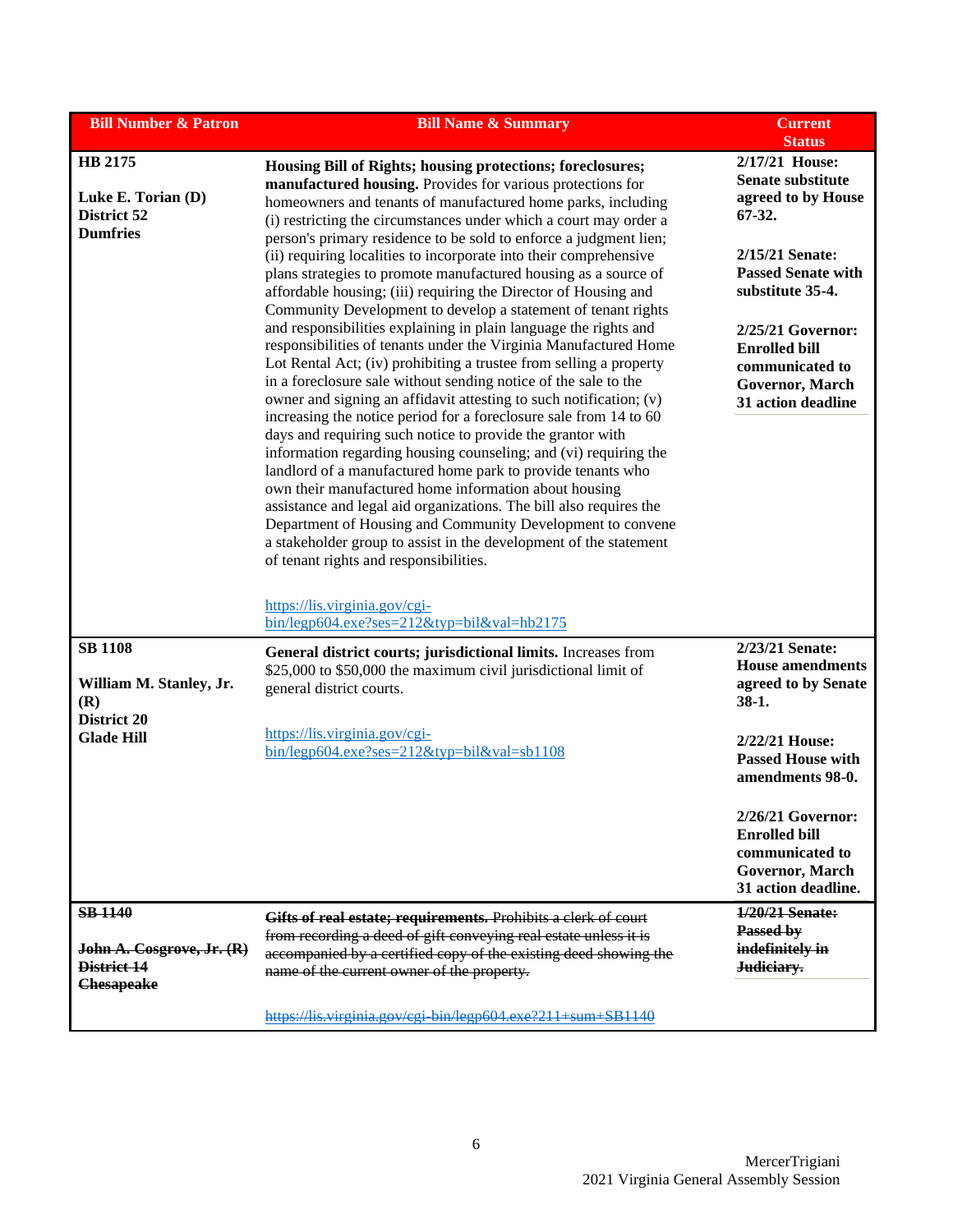| <b>Bill Number &amp; Patron</b>                                       | <b>Bill Name &amp; Summary</b>                                                                                                                                                                                                                                                                                                                                                                                                                                                                                                                                                                                                                                                                                                                                                                                                                                     | <b>Current</b><br><b>Status</b>                                                                        |
|-----------------------------------------------------------------------|--------------------------------------------------------------------------------------------------------------------------------------------------------------------------------------------------------------------------------------------------------------------------------------------------------------------------------------------------------------------------------------------------------------------------------------------------------------------------------------------------------------------------------------------------------------------------------------------------------------------------------------------------------------------------------------------------------------------------------------------------------------------------------------------------------------------------------------------------------------------|--------------------------------------------------------------------------------------------------------|
| <b>SB 1135</b><br>David W. Marsden (D)<br>District 37<br><b>Burke</b> | Dangerous dogs; procedure for adjudication;<br>penalty. Restructures the procedure for adjudication of a dog as a<br>dangerous dog to provide for (i) written notice by an animal<br>control officer to the owner of the dog that he has applied for a                                                                                                                                                                                                                                                                                                                                                                                                                                                                                                                                                                                                             | 2/23/21 Senate:<br><b>House amendment</b><br>agreed to by Senate<br>$36-2.$                            |
|                                                                       | summons, and a prohibition on disposal of the dog by the owner<br>for 30 days; (ii) the issuance of a summons with an option rather<br>than a requirement that the officer confine the dog, a prohibition<br>on the disposal of the dog other than by euthanasia, and an<br>authorization for the court to compel the implanting of electronic                                                                                                                                                                                                                                                                                                                                                                                                                                                                                                                     | 2/17/21 House:<br><b>Passed House with</b><br>amendment 77-23.                                         |
|                                                                       | identification; (iii) the holding of a hearing within 30 days unless<br>good cause is shown; (iv) the authority of the court if deferring<br>further proceedings without adjudicating to compel the<br>implanting of electronic identification; and (v) a limit of 30 days<br>for any appeal of a dangerous dog adjudication.                                                                                                                                                                                                                                                                                                                                                                                                                                                                                                                                      | 2/26/21 Governor:<br><b>Enrolled bill</b><br>communicated to<br>Governor, March<br>31 action deadline. |
|                                                                       | The bill authorizes an officer to obtain a summons for a hearing<br>to determine whether a dog that has been surrendered is a<br>dangerous dog and provides that any dangerous dog not<br>reclaimed from the animal control officer within 10 days of<br>notice shall be considered abandoned.                                                                                                                                                                                                                                                                                                                                                                                                                                                                                                                                                                     |                                                                                                        |
|                                                                       | The bill imposes new requirements for the transfer of dangerous<br>dogs, requiring a releasing agency that is transferring or releasing<br>for adoption a dangerous dog in the Commonwealth to notify the<br>receiving party of the legal requirements for keeping a dangerous<br>dog. If the agency is transferring the dog outside the<br>Commonwealth, it is required to notify the appropriate animal<br>control officer of the dog's adjudication as dangerous. An owner<br>who is bringing a dog found to be dangerous in another state to<br>reside in the Commonwealth shall notify the local animal control<br>officer. Any owner who disposes of a dangerous dog by gift, sale,<br>transfer, trade, or surrender shall notify the receiver in writing of<br>the dog's adjudication as dangerous, with a violation penalized as<br>a Class 3 misdemeanor. |                                                                                                        |
|                                                                       | Finally, the bill provides that if a dangerous dog adjudication<br>occurred within 60 days of the end of the calendar year, the first<br>renewal of the dangerous dog registration shall be included in the<br>initial registration at no additional charge. The bill contains<br>technical amendments.                                                                                                                                                                                                                                                                                                                                                                                                                                                                                                                                                            |                                                                                                        |
|                                                                       | https://lis.virginia.gov/cgi-<br>$bin/legp604.exe?ses=212\&tryp=bil\&val=sb1135$                                                                                                                                                                                                                                                                                                                                                                                                                                                                                                                                                                                                                                                                                                                                                                                   |                                                                                                        |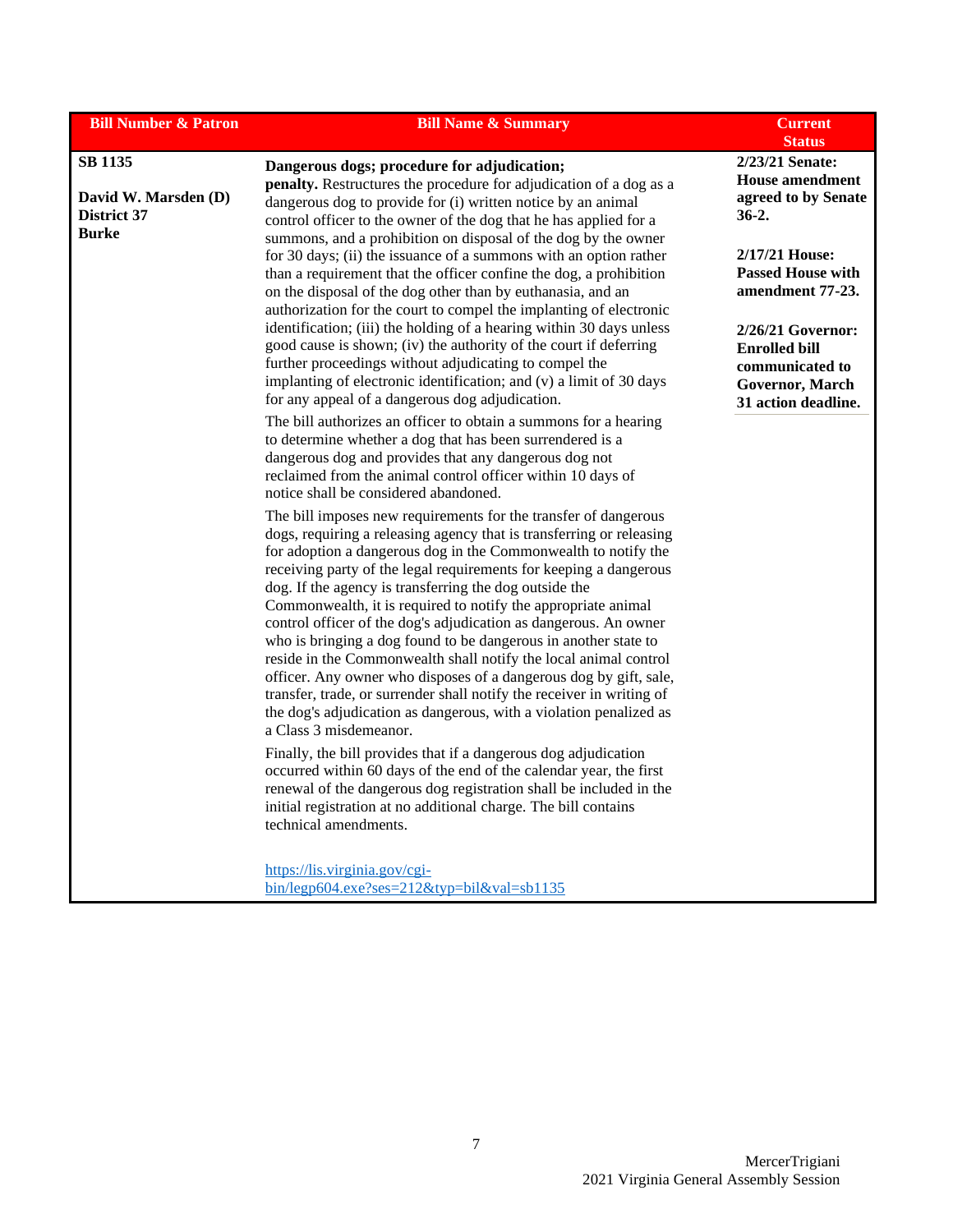| <b>Bill Number &amp; Patron</b>                                              | <b>Bill Name &amp; Summary</b>                                                                                                                                                                                                                                                                                                                                                                                                                                                                                                                                                                                                                                                                                                                                                                                                                                                                                                                                                                                                                                                                                                                                                                                                                                                                                                                                                                                                                                                                                                                          | <b>Current</b><br><b>Status</b>                                                                                                                                                                                                                             |
|------------------------------------------------------------------------------|---------------------------------------------------------------------------------------------------------------------------------------------------------------------------------------------------------------------------------------------------------------------------------------------------------------------------------------------------------------------------------------------------------------------------------------------------------------------------------------------------------------------------------------------------------------------------------------------------------------------------------------------------------------------------------------------------------------------------------------------------------------------------------------------------------------------------------------------------------------------------------------------------------------------------------------------------------------------------------------------------------------------------------------------------------------------------------------------------------------------------------------------------------------------------------------------------------------------------------------------------------------------------------------------------------------------------------------------------------------------------------------------------------------------------------------------------------------------------------------------------------------------------------------------------------|-------------------------------------------------------------------------------------------------------------------------------------------------------------------------------------------------------------------------------------------------------------|
| <b>SB 1327</b><br>Jennifer L. McClellan (D)<br>District 9<br><b>Richmond</b> | Housing Bill of Rights; housing protections; foreclosures;<br>manufactured housing. Provides for various protections for<br>homeowners and tenants of manufactured home parks, including<br>(i) restricting the circumstances under which a court may order a<br>person's primary residence to be sold to enforce a judgment lien;<br>(ii) requiring localities to incorporate into their comprehensive<br>plans strategies to promote manufactured housing as a source of<br>affordable housing; (iii) requiring the Director of Housing and<br>Community Development to develop a statement of tenant rights<br>and responsibilities explaining in plain language the rights and<br>responsibilities of tenants under the Virginia Manufactured Home<br>Lot Rental Act; (iv) prohibiting a trustee from selling a property<br>in a foreclosure sale without sending notice of the sale to the<br>owner and signing an affidavit attesting to such notification; (v)<br>increasing the notice period for a foreclosure sale from 14 to 60<br>days and requiring such notice to provide the grantor with<br>information regarding housing counseling; and (vi) requiring the<br>landlord of a manufactured home park to provide tenants who<br>own their manufactured home information about housing<br>assistance and legal aid organizations. The bill also requires the<br>Department of Housing and Community Development to convene<br>a stakeholder group to assist in the development of the statement<br>of tenant rights and responsibilities. | 2/18/21 Senate:<br><b>House substitute</b><br>agreed to by Senate<br>$37-1.$<br>2/16/21 House:<br><b>Passed House with</b><br>substitute 63-35.<br>$2/25/21$ Governor:<br><b>Enrolled bill</b><br>communicated to<br>Governor, March<br>31 action deadline. |
| <b>SB 1463</b>                                                               | https://lis.virginia.gov/cgi-<br>$bin/legp604.exe?ses=212\&typ=bil\&val=sb1327$<br>Covenants regarding solar power; planned unit                                                                                                                                                                                                                                                                                                                                                                                                                                                                                                                                                                                                                                                                                                                                                                                                                                                                                                                                                                                                                                                                                                                                                                                                                                                                                                                                                                                                                        | 1/27/21 Senate:                                                                                                                                                                                                                                             |
| John A. Cosgrove (R)<br>District 14<br><b>Chesapeake</b>                     | developments. Provides that existing provisions prohibiting a<br>community association from prohibiting a property owner from<br>installing a solar energy collection device on that owner's<br>property do not apply to the architectural review committee of a<br>planned unit development, provided that the recorded declaration<br>for that property establishes that the architectural review<br>committee has general authority over design and development<br>standards for properties located within the planned unit<br>development.<br>https://lis.virginia.gov/cgi_bin/legp604.exe?211+sum+SB1463                                                                                                                                                                                                                                                                                                                                                                                                                                                                                                                                                                                                                                                                                                                                                                                                                                                                                                                                           | Stricken at the<br>request of Patron.                                                                                                                                                                                                                       |
|                                                                              | <b>FAIR HOUSING</b>                                                                                                                                                                                                                                                                                                                                                                                                                                                                                                                                                                                                                                                                                                                                                                                                                                                                                                                                                                                                                                                                                                                                                                                                                                                                                                                                                                                                                                                                                                                                     |                                                                                                                                                                                                                                                             |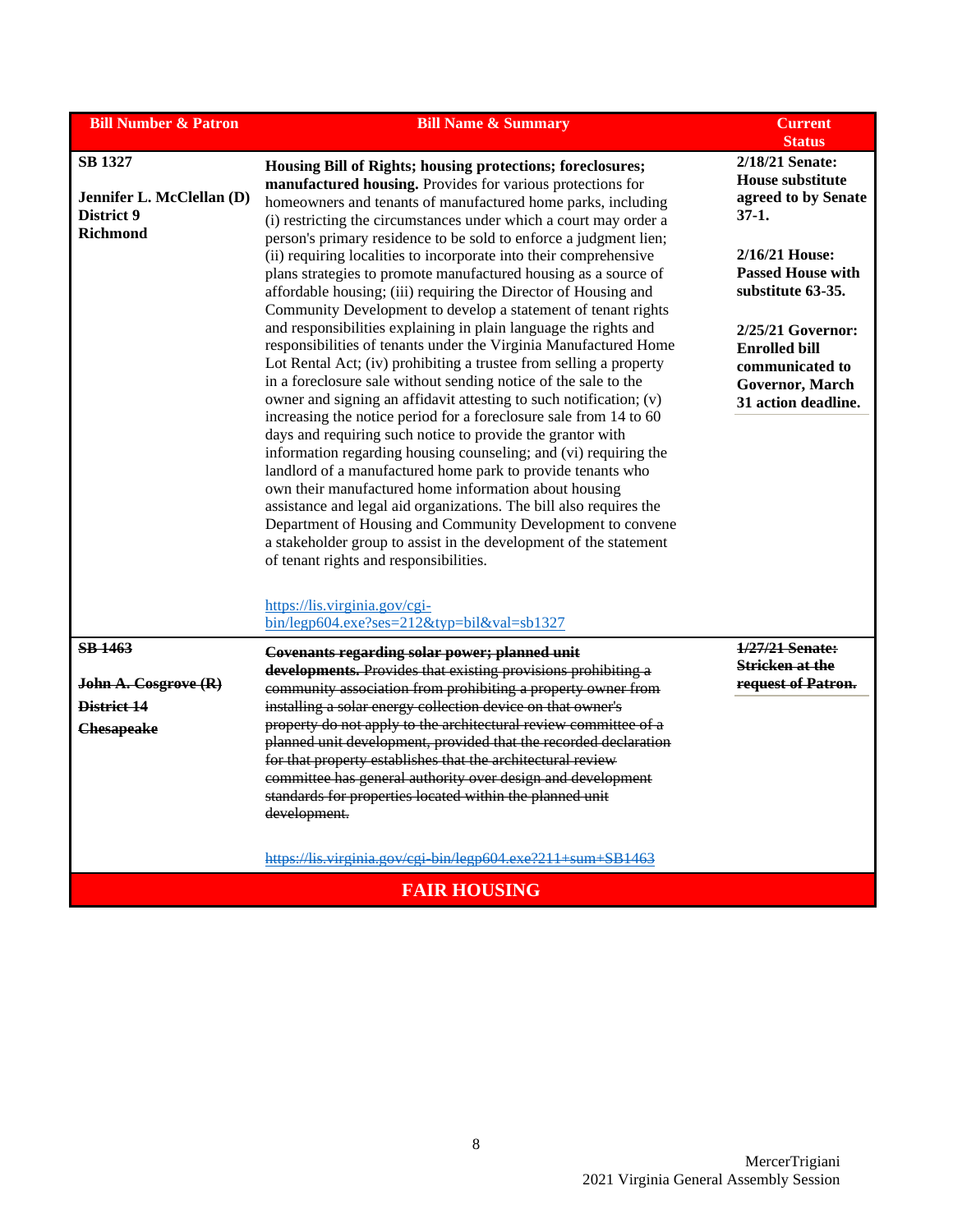| <b>Bill Number &amp; Patron</b>                                                         | <b>Bill Name &amp; Summary</b>                                                                                                                                                                                                                                                                                                                                                                                                                                                                                                                                                                                                                                                                                                                                                                                                                                                                                                                                                                                                                                                                                                          | <b>Current</b><br><b>Status</b>                                                                                                                                                                                                                               |
|-----------------------------------------------------------------------------------------|-----------------------------------------------------------------------------------------------------------------------------------------------------------------------------------------------------------------------------------------------------------------------------------------------------------------------------------------------------------------------------------------------------------------------------------------------------------------------------------------------------------------------------------------------------------------------------------------------------------------------------------------------------------------------------------------------------------------------------------------------------------------------------------------------------------------------------------------------------------------------------------------------------------------------------------------------------------------------------------------------------------------------------------------------------------------------------------------------------------------------------------------|---------------------------------------------------------------------------------------------------------------------------------------------------------------------------------------------------------------------------------------------------------------|
| <b>HB</b> 1971<br>Betsy B. Carr (D)<br>District 69<br><b>Richmond</b>                   | Virginia Fair Housing Law; reasonable accommodations;<br>disability-related requests for parking. Provides that for the<br>purposes of the Virginia Fair Housing Law, when a person<br>receives a request for accessible parking to accommodate a<br>disability, the person receiving the request shall treat such request<br>as a reasonable accommodation, and any costs, fees, or charges<br>related to the installation, designation, marking, or<br>reconfiguration of a parking space related to such reasonable<br>accommodation request shall be borne by the person receiving the<br>request. The bill provides that it is declarative of existing law.<br>https://lis.virginia.gov/cgi-<br>bin/legp604.exe?ses=212&typ=bil&val=hb1971                                                                                                                                                                                                                                                                                                                                                                                         | 1/29/21 House:<br>Committee<br>substitute passed<br>house 77-22.<br>2/15/21 Senate:<br>Passed Senate 38-1.<br>2/25/21 Governor:<br><b>Approved by</b><br>Governor, effective<br>7/1/21.                                                                       |
| <b>HB</b> 2046<br><b>Jeffrey M. Bourne (D)</b><br><b>District 71</b><br><b>Richmond</b> | Virginia Fair Housing Law; unlawful discriminatory housing<br>practices. Prohibits any locality, its employees, or its appointed<br>commissions from discriminating (i) in the application of local<br>land use ordinances or guidelines, or in the permitting of housing<br>developments, on the basis of race, color, religion, national<br>origin, sex, elderliness, familial status, or handicap or (ii) in the<br>permitting of housing developments because the housing<br>development contains or is expected to contain affordable<br>housing units occupied or intended for occupancy by families or<br>individuals with incomes at or below 80 percent of the median<br>income of the area where the housing development is located or is<br>proposed to be located. The bill also requires the Fair Housing<br>Board, after determining the existence of an unlawful<br>discriminatory housing practice and after consultation with the<br>Attorney General, to immediately refer the matter to the Attorney<br>General for civil action.<br>https://lis.virginia.gov/cgi-<br>$bin/legp604.exe?ses=212\&typ=bil\&val=hb2046$ | 2/17/21 House:<br><b>Senate amendment</b><br>agreed to by House<br>72-27.<br>2/17/21 Senate:<br><b>Passed Senate with</b><br>amendment 27-11-<br>1.<br>2/25/21 Governor:<br><b>Enrolled bill</b><br>communicated to<br>Governor, March<br>31 action deadline. |
| <b>HB 2161</b><br>Kathy K.L. Tran (D)<br><b>District 42</b><br>Springfield              | Prohibited discrimination; status as active military or a<br>military spouse. Prohibits discrimination in public<br>accommodations, employment, and housing on the basis of a<br>person's status as active military or a military spouse.<br>https://lis.virginia.gov/cgi-<br>$bin/legp604.exe?ses=212&typ=bil&val=hb2161$                                                                                                                                                                                                                                                                                                                                                                                                                                                                                                                                                                                                                                                                                                                                                                                                              | 2/3/21 House:<br><b>Floor substitute</b><br>passed House 99-0.<br>2/15/21 Senate:<br>Passed Senate 39-0.<br>2/24/21 Governor:<br><b>Enrolled bill</b><br>communicated to<br>Governor, March<br>31 action deadline.                                            |